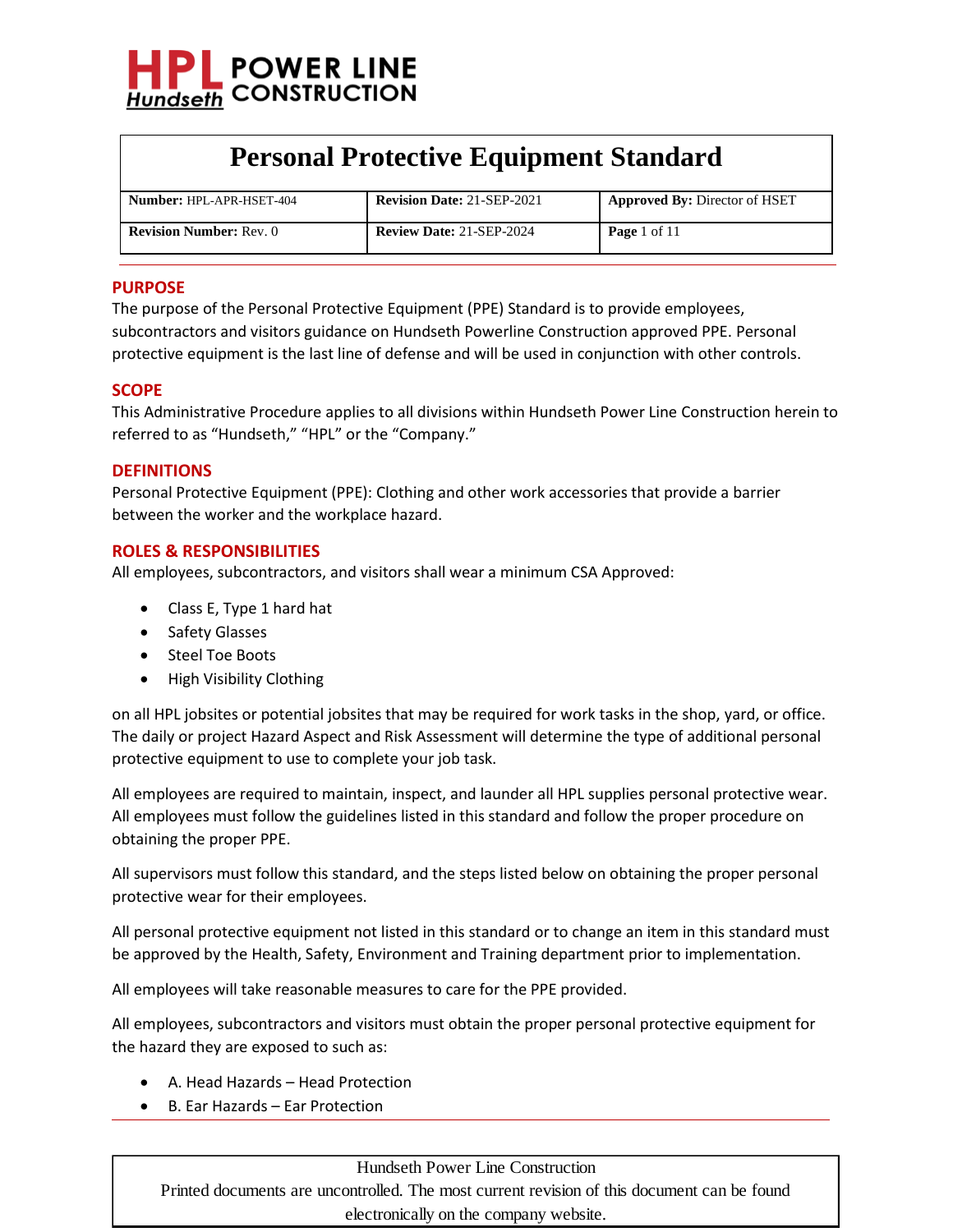

| <b>Number: HPL-APR-HSET-404</b> | <b>Revision Date: 21-SEP-2021</b> | <b>Approved By: Director of HSET</b> |
|---------------------------------|-----------------------------------|--------------------------------------|
| <b>Revision Number: Rev. 0</b>  | <b>Review Date: 21-SEP-2024</b>   | <b>Page</b> 2 of $11$                |

- C. Eye/ Face Hazards Eye/ Face Protection
- D. Lung Hazards Respiratory Protection
- E. Skin Hazards Skin Protection High Visibility Clothing
- F. Hand Hazards Hand Protection
- G. Fall Hazards Fall Protection Safety Harness or Lanyard
- H. Foot/ Leg Hazards Foot/ Leg Protection
- I. Slip Hazards Ice Cleats
- J. Bug, Insect & Arachnid/UV Ray Hazards Bug, Insect & Arachnid Deterrent & Sunscreen
- K. Other Hazards Not Listed Other Personal Protective Equipment
- L. Pandemic Hazards Pandemic Personal Protective Equipment

To obtain more information for the type or requirement please see the proper selection listed below.

#### **PROCEDURE**

All reasonable measures should be taken to control or eliminate hazards in the workplace. The proper use of Personal Protective Equipment (PPE) provides an additional degree of protection against harm or injury in the workplace and therefore its importance must not be underestimated. All PPE will be inspected daily and documented on the Hazard Aspect & Risk Assessment (HARA), and yearly on the PPE Inspection form. Specialized PPE will be inspected yearly by a competent inspector and documented on the PPE Inspection form.

All defective PPE will be removed from service and replaced with PPE in good condition or repaired by a competent and qualified individual.

Prior to commencing work:

- All PPE must be obtained and worn by all employees
- All PPE must be stored in a clean, secure location that is readily accessible and know by all employees
- All employees must be informed on the reasons why the personal protective equipment is required to be used and of the limitations of its protection by the Hazard Aspect and Risk Assessment.
- All PPE must have a suitable, adequate, and proper fit for all employees
- All PPE must be inspected and removed from service if damaged

#### **A. Head Protection**

All employees, subcontractors of visitors who are exposed to head hazards shall wear CSA approved head protection determined by your HARA. Your hard hat should never be too tight,

Hundseth Power Line Construction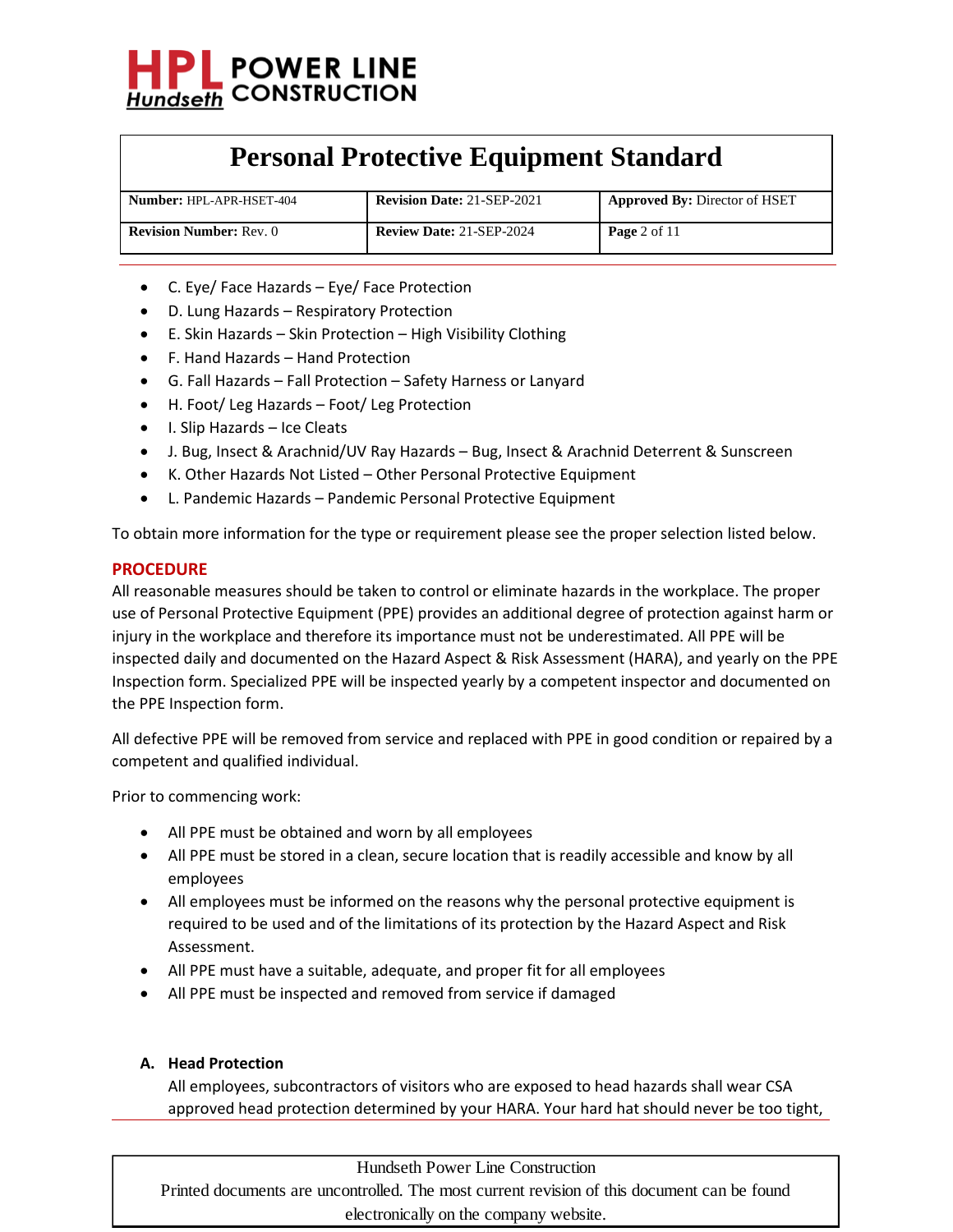

| <b>Number: HPL-APR-HSET-404</b> | <b>Revision Date: 21-SEP-2021</b> | <b>Approved By: Director of HSET</b> |
|---------------------------------|-----------------------------------|--------------------------------------|
| <b>Revision Number: Rev. 0</b>  | <b>Review Date: 21-SEP-2024</b>   | <b>Page</b> $3$ of $11$              |

too loose or irritate the skin or any other ppe item such as safety glasses or earmuffs and must not compromise the safety elements of the hat.

| Issuance    | All employee's will be issued an approved CSA - Class E, Type I hard hat prior to<br>commencing work. All visitors and auditors will be provided with an HPL hard hat as<br>required.                                                                                                                                                                                                                                                               |
|-------------|-----------------------------------------------------------------------------------------------------------------------------------------------------------------------------------------------------------------------------------------------------------------------------------------------------------------------------------------------------------------------------------------------------------------------------------------------------|
| Requirement | All employees, subcontractors, and visitors shall wear an approved Hard Hat while working<br>or visiting an HPL jobsite. Hard hats may also be a requirement in HPL yards and shops as<br>determined by the Hazard Aspect and Risk Assessment.                                                                                                                                                                                                      |
| Maintenance | Always follow manufacture's guidelines. All employees are responsible for the daily care,<br>inspection, and maintenance of their issued hard hat. A daily inspection of the shell,<br>headband, suspension system and other accessories. These inspections should focus on<br>finding cracks, tears, punctures, holes, and any other damage. The headband must not be<br>stretched or worn out and the hat should always fit well and comfortably. |
|             | Storing the head protection in a safe place (away from the sun and extreme temperatures)<br>where it won't get damaged.                                                                                                                                                                                                                                                                                                                             |
|             | Avoid contacts with paints, paint thinners or corrosive cleaning agents, which can weaken<br>the shell of the hard hat and eliminate the electrical resistance.                                                                                                                                                                                                                                                                                     |
|             | Do not drill holes in the hard had and avoid applying labels or stickers on to the hard hat<br>unless they won't reduce the integrity of the protection and are hard hat safe.                                                                                                                                                                                                                                                                      |
| Replacement | Always follow manufacture's guidelines. All defects found on a hard had should be<br>followed by immediate removal from service. Defects may include but not limited to:                                                                                                                                                                                                                                                                            |
|             | Cracking and perforation<br>$\bullet$<br>Deformity of the brim or shell<br>$\bullet$<br>Indication of exposure to heat, chemicals, ultraviolet light and radiation (exhibited<br>$\bullet$<br>by chalking or flaking) combined with loss of surface gloss                                                                                                                                                                                           |
|             | If your hard had receives a heavy blow, it shall be replaced immediately even if there is no<br>visible damage.                                                                                                                                                                                                                                                                                                                                     |
|             | Hard hat shells are required to be replaced every 5 years as per manufacturers<br>recommendations.                                                                                                                                                                                                                                                                                                                                                  |

| Hundseth Power Line Construction                                                            |
|---------------------------------------------------------------------------------------------|
| Printed documents are uncontrolled. The most current revision of this document can be found |
| electronically on the company website.                                                      |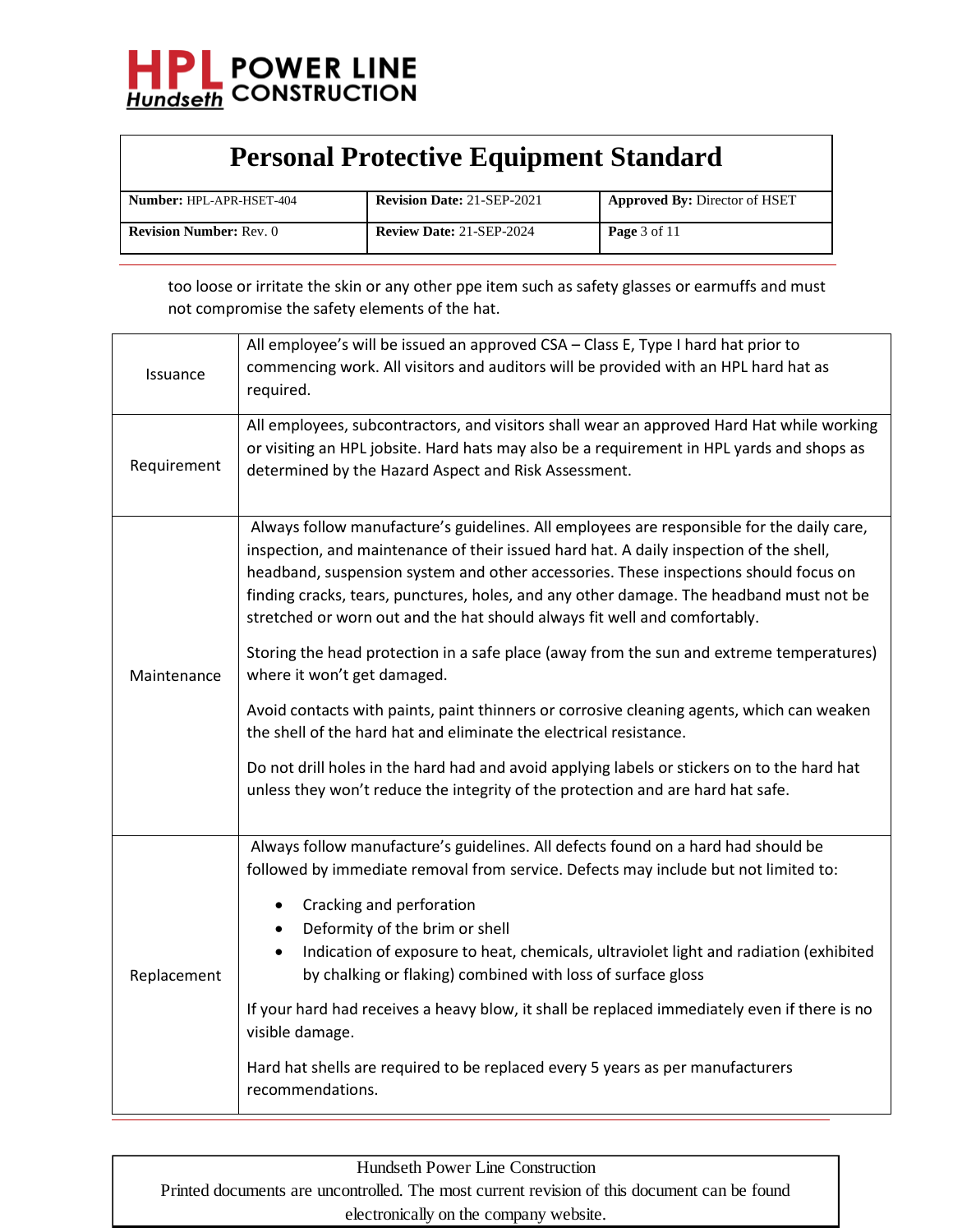

| <b>Personal Protective Equipment Standard</b> |                                                                          |                                      |
|-----------------------------------------------|--------------------------------------------------------------------------|--------------------------------------|
| Number: HPL-APR-HSET-404                      | <b>Revision Date: 21-SEP-2021</b>                                        | <b>Approved By: Director of HSET</b> |
| <b>Revision Number: Rev. 0</b>                | <b>Review Date: 21-SEP-2024</b>                                          | Page $4$ of $11$                     |
| recommendations.                              | Suspensions are required to be replaced yearly as per the manufacturer's |                                      |

#### **B. Ear Protection**

All employees shall use hearing protection for the proper type of work being performed, determined by the Hazard Aspect and Risk Assessment.

| Issuance    | All hearing protection, ear plugs or muffs, will be issued where hearing protection is<br>required by the supervisor. It is the employee's responsibility to obtain and use the<br>appropriate ear protection from their supervisor.<br>Things to consider when selecting your hearing protection:<br>The device must attenuate the noise to a level not greater than 80dBA<br>$\bullet$<br>Weight<br>For earmuffs and ear canal caps - the clamping force<br>٠<br>Suitability for use with other personal protection equipment (helmets, safety<br>glasses, etc.)<br>Acceptability to the wearer<br>Refer to the Hearing Conservation Policy for more information. |
|-------------|---------------------------------------------------------------------------------------------------------------------------------------------------------------------------------------------------------------------------------------------------------------------------------------------------------------------------------------------------------------------------------------------------------------------------------------------------------------------------------------------------------------------------------------------------------------------------------------------------------------------------------------------------------------------|
| Requirement | Every employee shall use protective ear protection for the proper type of work being<br>performed determine by the Hazard Aspect and Risk Assessment.                                                                                                                                                                                                                                                                                                                                                                                                                                                                                                               |
| Maintenance | Always follow the manufacturers maintenance guidelines. Personal hearing protectors<br>must be regularly inspected and maintained to ensure they remain in good, clean<br>condition. The inspections should check that earmuff seals are undamaged, and the<br>tension of the headband is not reduced. Wipe the entire headset or plug with a soft cloth<br>soaked in warm water with a mild liquid detergent. Cleaning substances like bleach,<br>solvents or cleaning sprays should never be used. Do not store earmuffs in temperatures<br>above 55°C.                                                                                                           |
| Replacement | Always follow manufacture's guidelines and requirements. Earmuff cushions shall be<br>replaced in accordance with the manufacturer's instructions or as soon as they lose their<br>shape, become hard or brittle, show evidence of cracks or otherwise lose their<br>performance qualities. CSA recommends all hearing protection cushion be changed out<br>every six months and the entire earmuff should be replaced every two years. Reusable                                                                                                                                                                                                                    |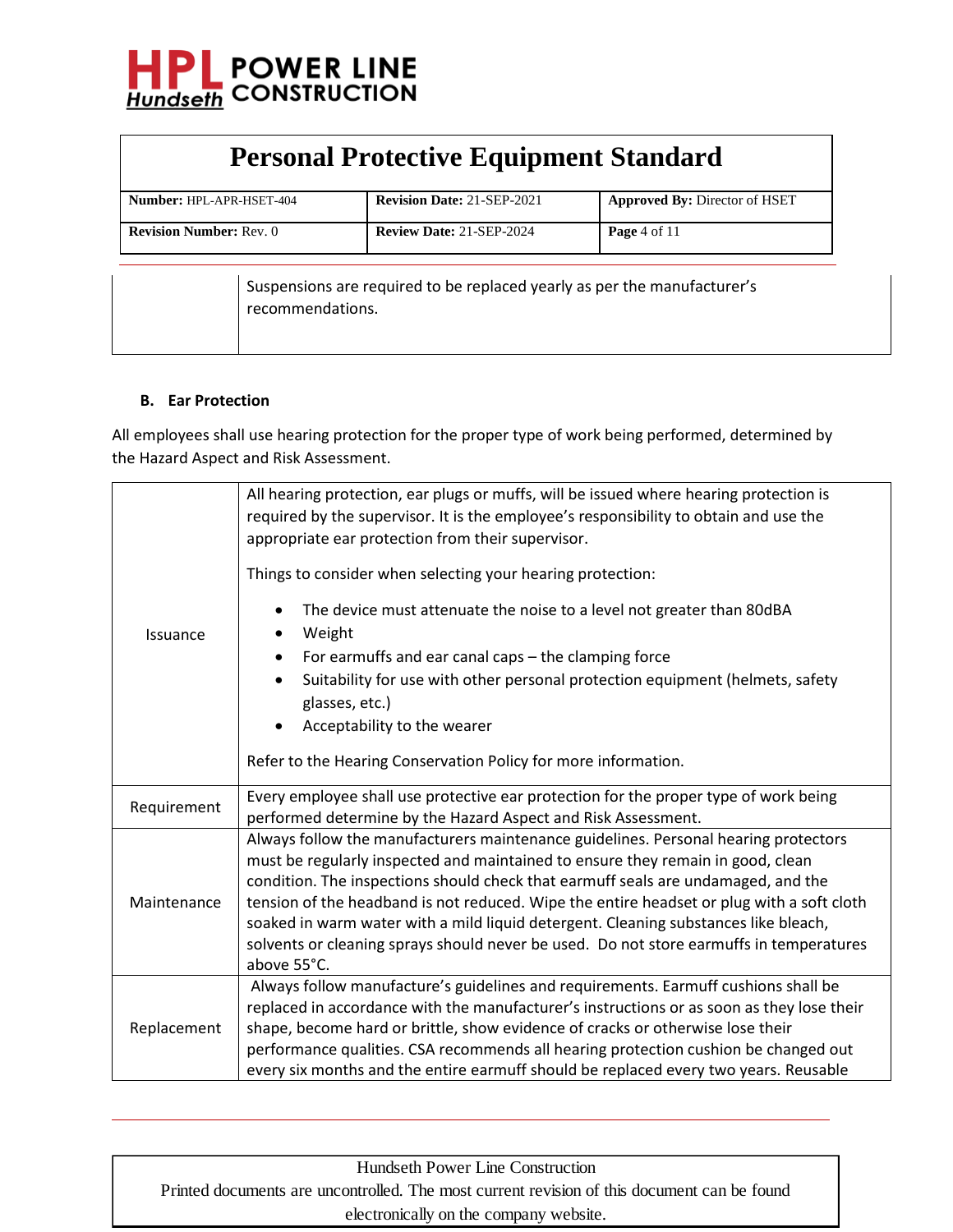

| <b>Personal Protective Equipment Standard</b> |                                   |                                      |
|-----------------------------------------------|-----------------------------------|--------------------------------------|
| Number: HPL-APR-HSET-404                      | <b>Revision Date: 21-SEP-2021</b> | <b>Approved By: Director of HSET</b> |
| <b>Revision Number: Rev. 0</b>                | <b>Review Date: 21-SEP-2024</b>   | Page 5 of 11                         |

earplugs should be replaced every 2-4 weeks and foam earplugs should be replaced every 5 days.

#### **C. Eye/ Face Protection**

| <i>Issuance</i> | Protective eye and face protection is supplied and available for all employees. It is each<br>employee's responsibility to obtain and wear the proper personal protective equipment<br>for his or her protection. All eye and face protection must be approved for the task being<br>conducted. |
|-----------------|-------------------------------------------------------------------------------------------------------------------------------------------------------------------------------------------------------------------------------------------------------------------------------------------------|
| Requirement     | Every employee shall use protective eye/face protection for the proper type of work being                                                                                                                                                                                                       |
|                 | performed determine by the Hazard Aspect and Risk Assessment.                                                                                                                                                                                                                                   |
|                 | The manufacturer's instructions for cleaning eye and face protection should be followed.                                                                                                                                                                                                        |
| Maintenance     | Wash the protection thoroughly with non-abrasive soap or detergent and warm water                                                                                                                                                                                                               |
|                 | using a soft cloth, rinse and dry. Avoid substances that will scratch the surface or lenses.                                                                                                                                                                                                    |
| Replacement     | If your eye or face protection is lost or damaged the employee is to notify their supervisor                                                                                                                                                                                                    |
|                 | to obtain replacement.                                                                                                                                                                                                                                                                          |

#### **D. Respirator Protection**

| <b>Issuance</b> | Respirators with appropriate filters and/or cartridges for specific tasks are available HPL<br>stores when required. Face piece sizes vary and must be fitted for everyone. All employees<br>who require a respirator must be clean shaven to provide a proper seal. All employees who<br>require an AP respirator must be fit tested by a qualified person that is documented prior<br>to commencing work.                                                            |
|-----------------|------------------------------------------------------------------------------------------------------------------------------------------------------------------------------------------------------------------------------------------------------------------------------------------------------------------------------------------------------------------------------------------------------------------------------------------------------------------------|
| Requirement     | All employees shall use approved respirator protection of the proper type for the work<br>being performed, determined by the Hazard Aspect and Risk Assessment when:<br>Working in an environment where there are recognized high concentration of<br>harmful foreign matter in the air.<br>Any type of spray-paint applications.<br>Working directly around airborne particles<br>Nuisance masks are permitted when non-oil dusts and mists are in low concentration. |
| Maintenance     | Always follow manufacture's guidelines and requirements. All employees issued respirator<br>protection are responsible for the care, inspections, and maintenance of the respirator.                                                                                                                                                                                                                                                                                   |
| Replacement     | Always follow manufacture's guidelines and requirements. Replace the cartridge filter as<br>soon as you can detect the containment by taste or smell. The filter should also be<br>replaced as per the expiry date of the filter stamped by the manufacturer. Once the filter is<br>opened, it should compulsorily be changed within 6 months, even if it is not used.                                                                                                 |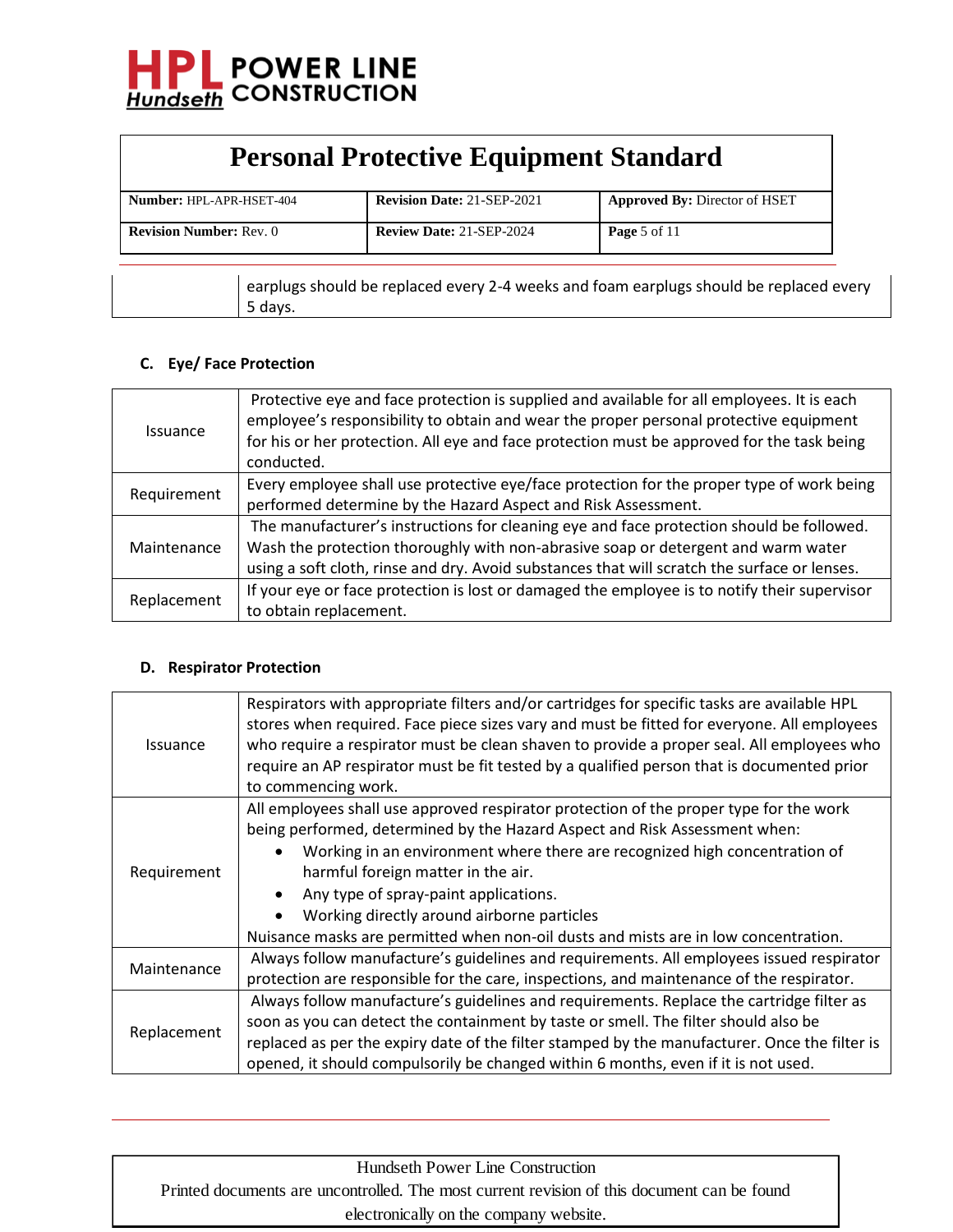

| <b>Number: HPL-APR-HSET-404</b> | <b>Revision Date: 21-SEP-2021</b> | <b>Approved By: Director of HSET</b> |
|---------------------------------|-----------------------------------|--------------------------------------|
| <b>Revision Number: Rev. 0</b>  | <b>Review Date: 21-SEP-2024</b>   | <b>Page</b> 6 of 11                  |

### **E. Skin Protection: High Visual Arc/FR Clothing**

|             | Issued clothing can include but may not be limited to:                                            |
|-------------|---------------------------------------------------------------------------------------------------|
|             | 4 long sleeve high visual Arc/FR jerseys - re-issued as required.                                 |
|             | One of the following: 2 high visual Arc/ FR bib-overalls - reissued as required or 2<br>$\bullet$ |
|             | high visual Arc/FR pants - reissued as required or 1 high visual Arc/FR bib-overalls              |
|             | and 2 high visual Arc/FR pants - reissued as required                                             |
|             | 1 high visual Arc/ FR winter jacket - reissued as required<br>$\bullet$                           |
| Issuance    | 1 high visual Arc/FR hoodie - reissued as required<br>$\bullet$                                   |
|             | 1 high visual Arc/FR winter or double lined bib-overall - reissued as required<br>$\bullet$       |
|             | 1 Arc/FR balaclava or helmet liner and a neck gator- as required - reissued as                    |
|             | required                                                                                          |
|             | ** All PPE worn must be Arc/FR rated. All undergarments must be 100% cotton or Arc/FR             |
|             | rated. **                                                                                         |
|             | All employees shall use protective High Visual/ Arc FR clothing supplied by HPL for the           |
| Requirement | proper type of work being completed determined by the HARA.                                       |
|             | Always follow manufacture's guidelines and requirements. All employees are responsible            |
|             | for the care, inspections, maintenance and washing of company issued clothing.                    |
|             | Check the tags to see which colours FR clothing can be washed with and if it can be dried in      |
| Maintenance | the sunlight. Do NOT use chlorine bleach or detergents containing bleach. Do NOT use              |
|             | hydrogen peroxide. Do NOT use fabric softeners. All repairs made to FR clothing must be           |
|             | made using FR fabrics and components that are comparable to those used in the garment's           |
|             | original manufacturing. Garments that are properly repaired can be safely worn again,             |
|             | garments that are not, can not be put back in service.                                            |
| Replacement | Always follow manufacture's guidelines and requirements. All requests should be                   |
|             | completed through their manager on a "PPE Request form" in eCompliance and approval               |
|             | will be sent to the distributor? Clothing must be returned when exchanged for new items.          |
|             | Items lost or stolen should be reported using an HPL Good Catch, Near Miss & Incident             |
|             | Report Form - HPL-FOR-HSET-504.                                                                   |

### **F. Hand Protection**

| <i><b>Issuance</b></i> | Protective gloves will be issued by HPL where hand protection is required.                                                                                                                           |
|------------------------|------------------------------------------------------------------------------------------------------------------------------------------------------------------------------------------------------|
|                        | It is the employee's responsibility to obtain the proper protective hand wear. Types<br>currently approved by HPL are:<br>ANSI A4 cut level                                                          |
| Requirement            | ANSI puncture rating of 3 when the HARA determines a significant risk of a<br>$\bullet$<br>puncture hazard(s).<br>All leather gloves must meet or exceed the ANSI ratings listed above.<br>$\bullet$ |
|                        | Latex gloves                                                                                                                                                                                         |

| Hundseth Power Line Construction                                                            |
|---------------------------------------------------------------------------------------------|
| Printed documents are uncontrolled. The most current revision of this document can be found |
| electronically on the company website.                                                      |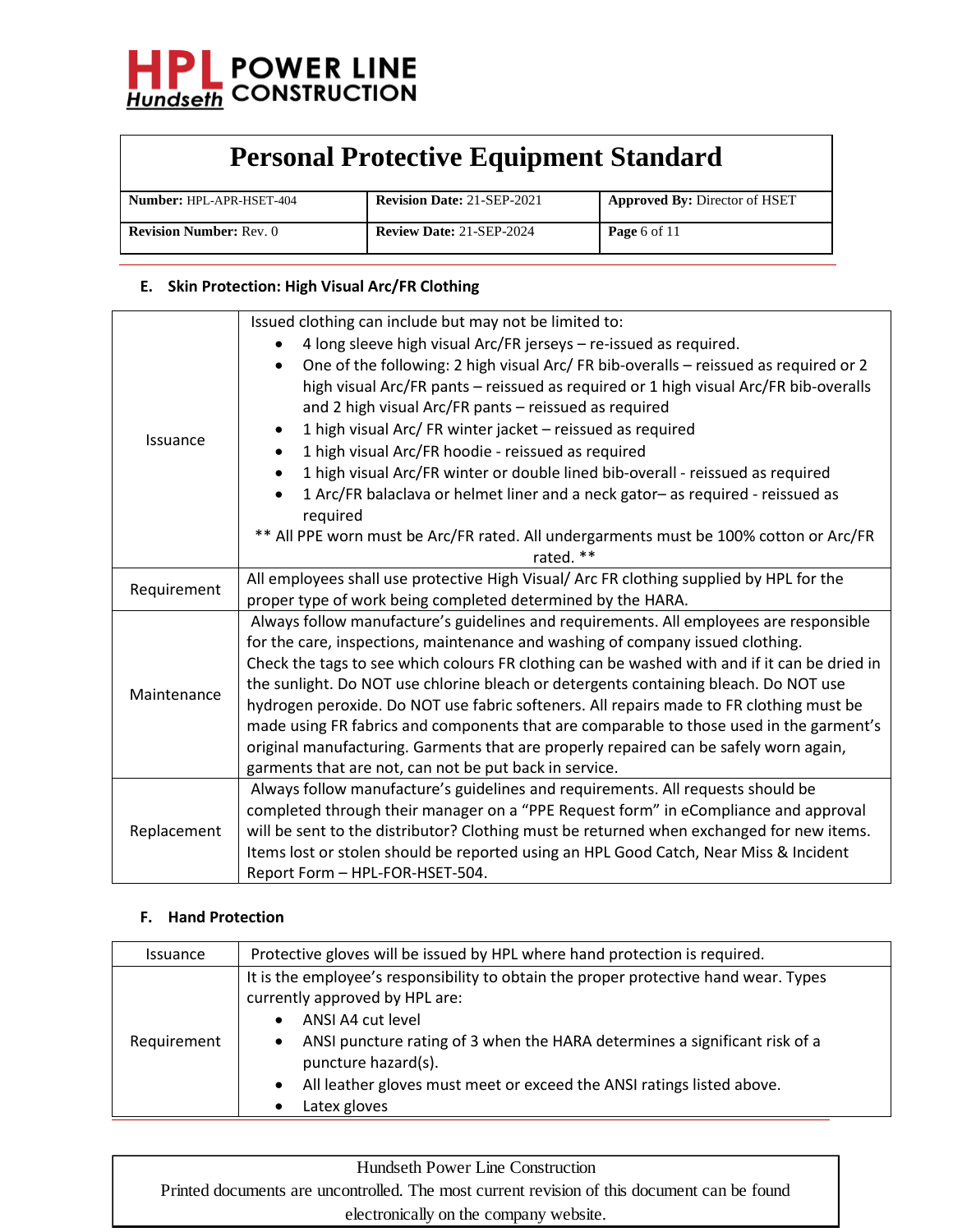

| <b>Number: HPL-APR-HSET-404</b> | <b>Revision Date: 21-SEP-2021</b> | Approved By: Director of HSET  |
|---------------------------------|-----------------------------------|--------------------------------|
| <b>Revision Number: Rev. 0</b>  | <b>Review Date: 21-SEP-2024</b>   | <b>Page</b> $7 \text{ of } 11$ |

|             | High voltage rubber gloves.                                                                 |
|-------------|---------------------------------------------------------------------------------------------|
|             | Always follow manufacture's guidelines and requirements. All employees issued HPL           |
|             | gloves are responsible for the care, inspections and maintenance of their gloves. HPL will  |
| Maintenance | abide by the provincial standard and or the customer requirements for testing of high       |
|             | voltage rubber gloves. All employees are responsible for submitting their gloves in advance |
|             | of the exchange date to allow adequate time for testing.                                    |
| Replacement | Always follow manufacture's guidelines and requirements.                                    |

#### **G. Fall Protection: Safety Harness or Lanyard**

| <b>Issuance</b> | Approved harnesses and lanyards may be issued by HPL or must be supplied by the<br>employee. Proper fit must be approved prior to implementing the fall protection<br>equipment.                                                                                                                          |
|-----------------|-----------------------------------------------------------------------------------------------------------------------------------------------------------------------------------------------------------------------------------------------------------------------------------------------------------|
| Requirement     | All employees who are at risk of falling three metres (10 feet) or more shall wear the<br>appropriate fall protection equipment.                                                                                                                                                                          |
| Maintenance     | Always follow manufacture's guidelines and requirements. Employees are responsible for<br>the care, inspections and maintenance of the fall protection equipment. Daily inspections<br>will be documented on the daily HARA and yearly ones will be conducted by HSET and the<br>employee 6 months apart. |
| Replacement     | Always follow manufacture's guidelines and requirements.                                                                                                                                                                                                                                                  |

#### **H. Foot/ Leg Protection**

|                        | Employees are responsible for the purchase of protective footwear.                         |
|------------------------|--------------------------------------------------------------------------------------------|
| <i><b>Issuance</b></i> | Chaps rated for maximum rpm's for chain saw operators will be provided by Hundseth for     |
|                        | the use of the project or job and must be completed when done.                             |
|                        | All protective footwear shall be a minimum CSA approved with Grade 1 toe caps, electrical  |
|                        | shock resistance and puncture resistant soles. Outer foot guards will be supplied when     |
|                        | substantial risk of a crushing injury to the foot of the employee determined by the HARA.  |
|                        | When an employee is at risk of a cut, puncture, irritation, or abrasion as per the HARA to |
| Requirement            | the employees' lower body, the employee must wear safety pants or chaps that are           |
|                        | appropriate for the work being performed.                                                  |
|                        | All employees operating a chainsaw must wear chaps rated for the maximum chainsaw          |
|                        | rpm's, along with the proper footwear, hearing and eye protection.                         |
|                        | Always follow manufacture's guidelines and requirements.                                   |
| Maintenance            | Footwear                                                                                   |
|                        | Each employee is responsible for the care, daily inspection, and maintenance of their      |
|                        | protective footwear.                                                                       |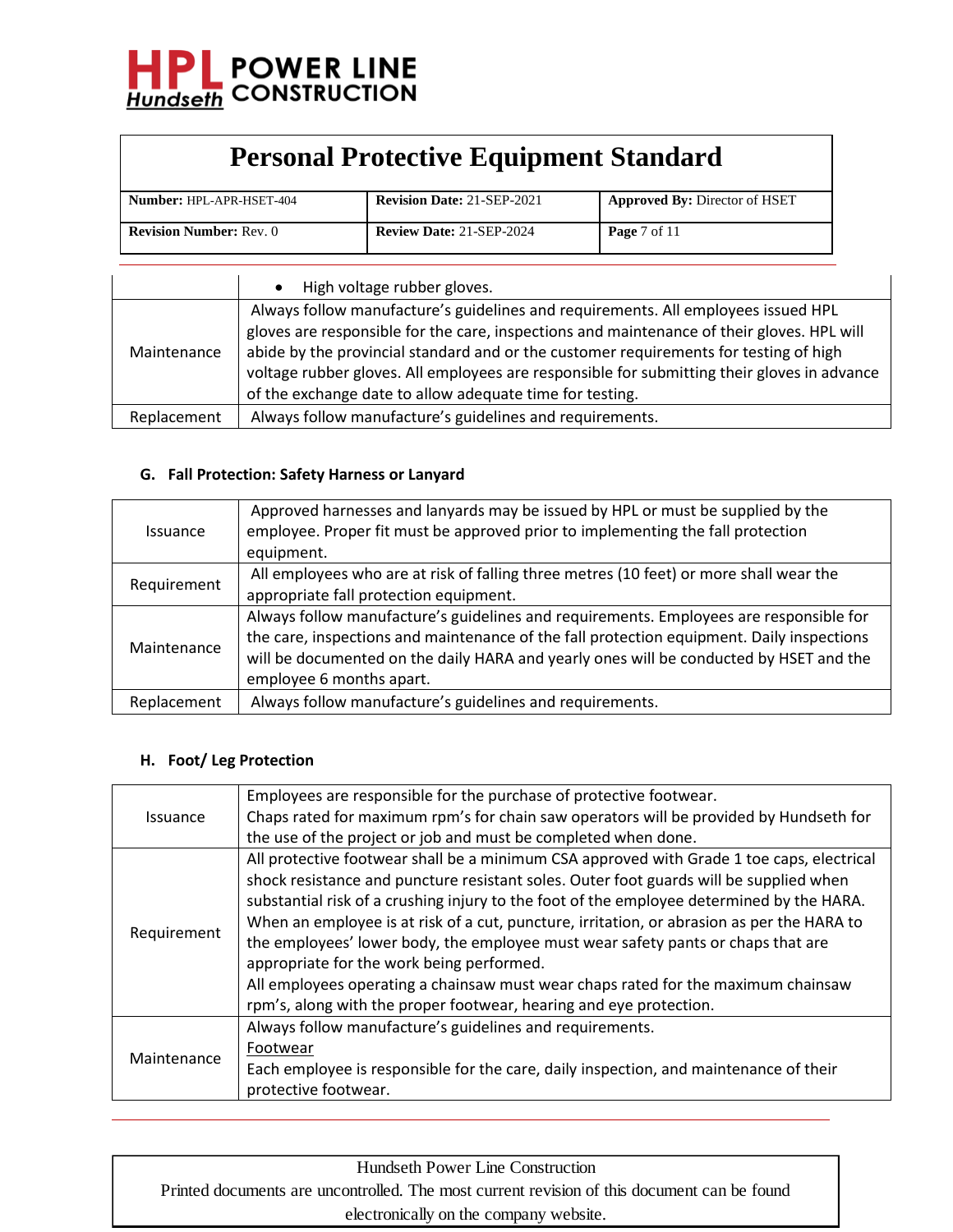

| <b>Number: HPL-APR-HSET-404</b> | <b>Revision Date: 21-SEP-2021</b> | <b>Approved By: Director of HSET</b> |
|---------------------------------|-----------------------------------|--------------------------------------|
| <b>Revision Number: Rev. 0</b>  | <b>Review Date: 21-SEP-2024</b>   | <b>Page</b> 8 of 11                  |

|             | Chaps<br>Hose and brush chaps to remove dirt and large contaminants.<br>Preparing the garment: Pull out the pockets and remove any wood chips and other loose<br>external debris. Close all the zippers (pockets, main centre zipper.) Inspect outer fabric for<br>any small tears for repair after cleaning.<br>Removing contaminants: Soak in a bin or bucket with liquid soap and warm water. Hose<br>the outer to remove exterior dirt (do not use high pressure washers.)<br>Pitch and Sap: Remove pitch or sap by gently scraping off as much as you can without<br>touching the fabric and then apply rubbing alcohol with a cotton ball until it lifts off.<br>Oil and other hydrocarbons: When the apparel is heavily contaminated with oil, soot,<br>grease or other hydrocarbon contaminants, use Citrosqueeze or similar to clean.<br>Citrosqueeze is a low-risk product to use with extensive testing on a variety of materials.<br>Washing: Choose soap that is specifically designed for washing garments with water<br>repellent finishes. Nikwax Tech Wash is recommended. Do not use powder or liquid<br>clothes detergents or products that contain bleaches. Depending on the fibre origin,<br>bleaches can affect the outer fabric reducing its life and is likely to cause colourant loss. Do<br>not use fabric softeners or perfumed products as they can contain waxes or oils or can be<br>hydrophilic) water-absorbing). This may reduce the breathability of the outer fabric and<br>negatively affect the ability to repel moisture and effect stretch. If you use standard<br>laundry detergence, make sure you rinse the garment a second time to remove any<br>residue.<br>Washing Machine: was your garments on a warm cycle with a temperature of around<br>30°C/90°F. Use a gentle agitation setting (Permanent Press.) If possible, choose a cycle that<br>rinses the garment twice to remove any oil and chemical residue left by the laundry soap.<br>Drying: As you maintain and clean chainsaw pants and chaps, drying is a key step. Do not<br>tumble dry and avoid direct sunlight. The recommended method for drying is to line dry<br>out of the sun to prevent UV damage to the outer. |
|-------------|------------------------------------------------------------------------------------------------------------------------------------------------------------------------------------------------------------------------------------------------------------------------------------------------------------------------------------------------------------------------------------------------------------------------------------------------------------------------------------------------------------------------------------------------------------------------------------------------------------------------------------------------------------------------------------------------------------------------------------------------------------------------------------------------------------------------------------------------------------------------------------------------------------------------------------------------------------------------------------------------------------------------------------------------------------------------------------------------------------------------------------------------------------------------------------------------------------------------------------------------------------------------------------------------------------------------------------------------------------------------------------------------------------------------------------------------------------------------------------------------------------------------------------------------------------------------------------------------------------------------------------------------------------------------------------------------------------------------------------------------------------------------------------------------------------------------------------------------------------------------------------------------------------------------------------------------------------------------------------------------------------------------------------------------------------------------------------------------------------------------------------------------------------------------------------------------------------------------------------|
| Replacement | Always follow manufacture's guidelines and requirements. Protective footwear that has<br>excessive wear, tears, rips, shredded, or no longer in the proper working condition must be<br>replaced.<br>Chainsaw chaps should be replaced any time they have taken a serious enough hit to pull<br>fibers or when a chemical has soaked them such as oil, will reduce your protection. A<br>thorough inspection must be completed prior to use.                                                                                                                                                                                                                                                                                                                                                                                                                                                                                                                                                                                                                                                                                                                                                                                                                                                                                                                                                                                                                                                                                                                                                                                                                                                                                                                                                                                                                                                                                                                                                                                                                                                                                                                                                                                       |

### **I. Slip Protection: Ice Cleats**

| <i><b>Issuance</b></i> | Ice cleats are available to all employees through HPL Stores.                    |
|------------------------|----------------------------------------------------------------------------------|
| Requirement            | Every employee shall use ice cleats where snow and or ice may create a hazardous |
|                        | situation determined by the HARA.                                                |

| Hundseth Power Line Construction                                                            |
|---------------------------------------------------------------------------------------------|
| Printed documents are uncontrolled. The most current revision of this document can be found |
| electronically on the company website.                                                      |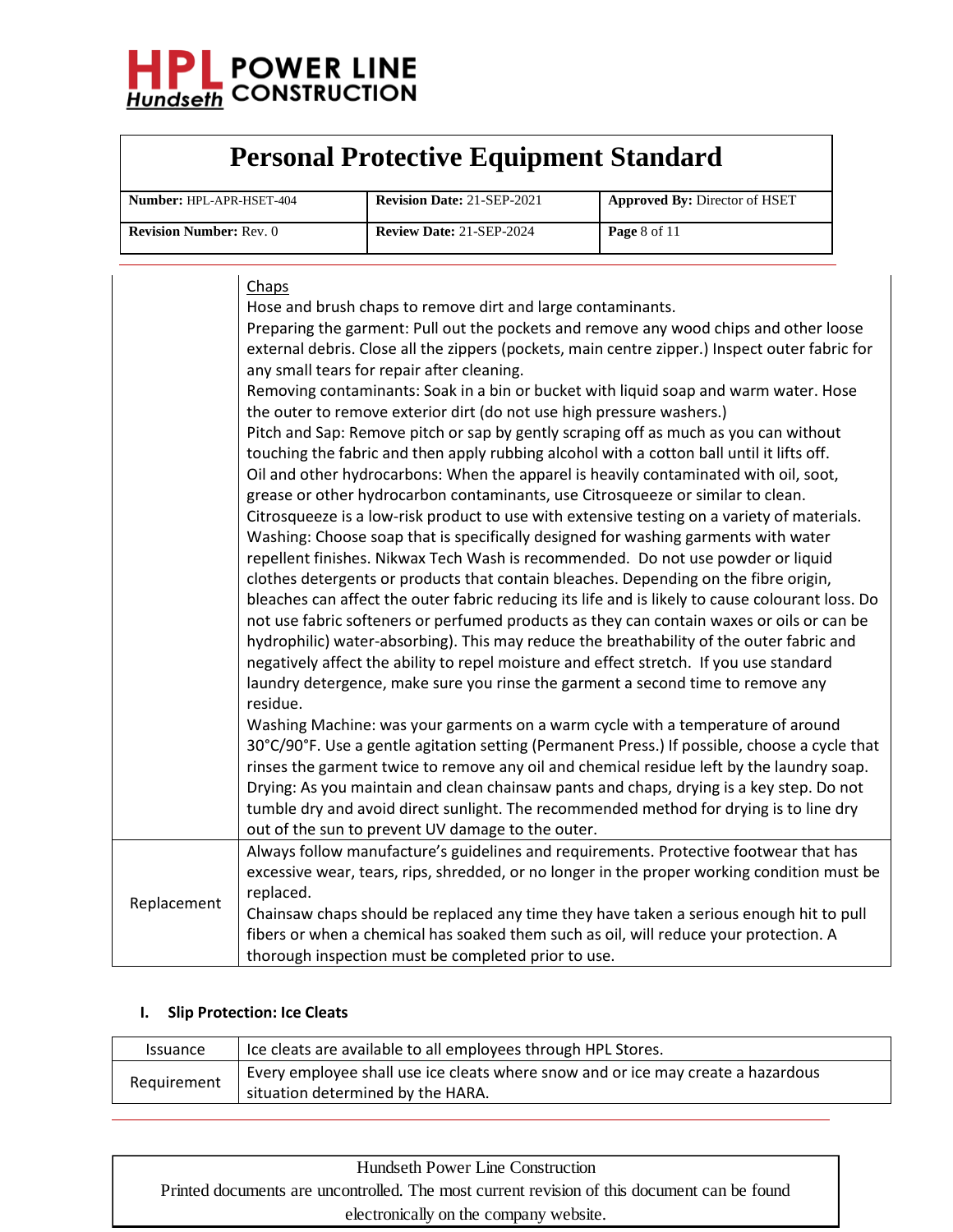

| <b>Number: HPL-APR-HSET-404</b> | <b>Revision Date: 21-SEP-2021</b> | <b>Approved By: Director of HSET</b> |
|---------------------------------|-----------------------------------|--------------------------------------|
| <b>Revision Number: Rev. 0</b>  | <b>Review Date: 21-SEP-2024</b>   | <b>Page</b> 9 of 11                  |

| Maintenance   Always follow manufacture's guidelines and requirements. |
|------------------------------------------------------------------------|
| Replacement   Always follow manufacture's guidelines and requirements. |

#### **J. Bug, Insect & Arachnid Deterrent/ Sunscreen**

|                        | All Hundseth employees may use bug/tick a deterrent and sunscreen as required and is       |
|------------------------|--------------------------------------------------------------------------------------------|
| <i><b>Issuance</b></i> | available through your supervisor.                                                         |
| Requirement            | For use on all AR/FR clothing the product used cannot contain DEET or other flammable      |
|                        | substances. Sunscreen is most effective when applied 30 minutes before entering the sun    |
|                        | and reapplied every two hours of exposure.                                                 |
| Application            | If the product contains DEET the employee must put the product directly on to the skin and |
|                        | wait five minutes prior to entering a situation where fire or electrical arc hazards may   |
|                        | become present. Keep all AR/FR clothing, hard hat, safety glasses or any other plastic     |
|                        | based PPE out of the overspray area as it reduces it effectiveness.                        |
| Replacement            | As required.                                                                               |

#### **K. Other Personal Protective Equipment**

|                 | It is the employees and supervisors' responsibility to complete a HARA and determine the  |  |
|-----------------|-------------------------------------------------------------------------------------------|--|
| <i>Issuance</i> |                                                                                           |  |
|                 | need for other sources of personal protective wear issued.                                |  |
| Requirement     | Other sources of personal protective wear might be required as per the HARA that may      |  |
|                 | not be listed in this policy though deemed necessary or is a legal or other requirements. |  |
| Maintenance     | Always follow manufacture's guidelines and requirements.                                  |  |
| Replacement     | Always follow manufacture's guidelines and requirements.                                  |  |

#### **L. Pandemic Personal Protective Equipment**

| Issuance    | Disposable non-medical face masks and hand sanitizer will be supplied at the entrances of<br>all Hundseth Power Line Construction buildings when required as per the government<br>guidelines.                                                                                                                                                                        |
|-------------|-----------------------------------------------------------------------------------------------------------------------------------------------------------------------------------------------------------------------------------------------------------------------------------------------------------------------------------------------------------------------|
| Requirement | HPL will follow all government guidelines. Wearing a non-medical mask is an additional<br>measure you can take to protect others around you and prevent respiratory droplets from<br>contaminating others or landing on surfaces. The mask must cover your nose and mouth<br>and be secured under your chin. The mask should fit snug against the sides of your face. |
| Maintenance | Dispose of the mask in the trash and wash your hands with soap and water or hand<br>sanitizer. Be sure to wash your hands or use hand sanitizer before putting on a mask. Do<br>not touch your mask when wearing it. If you have to touch/adjust your mask often, it                                                                                                  |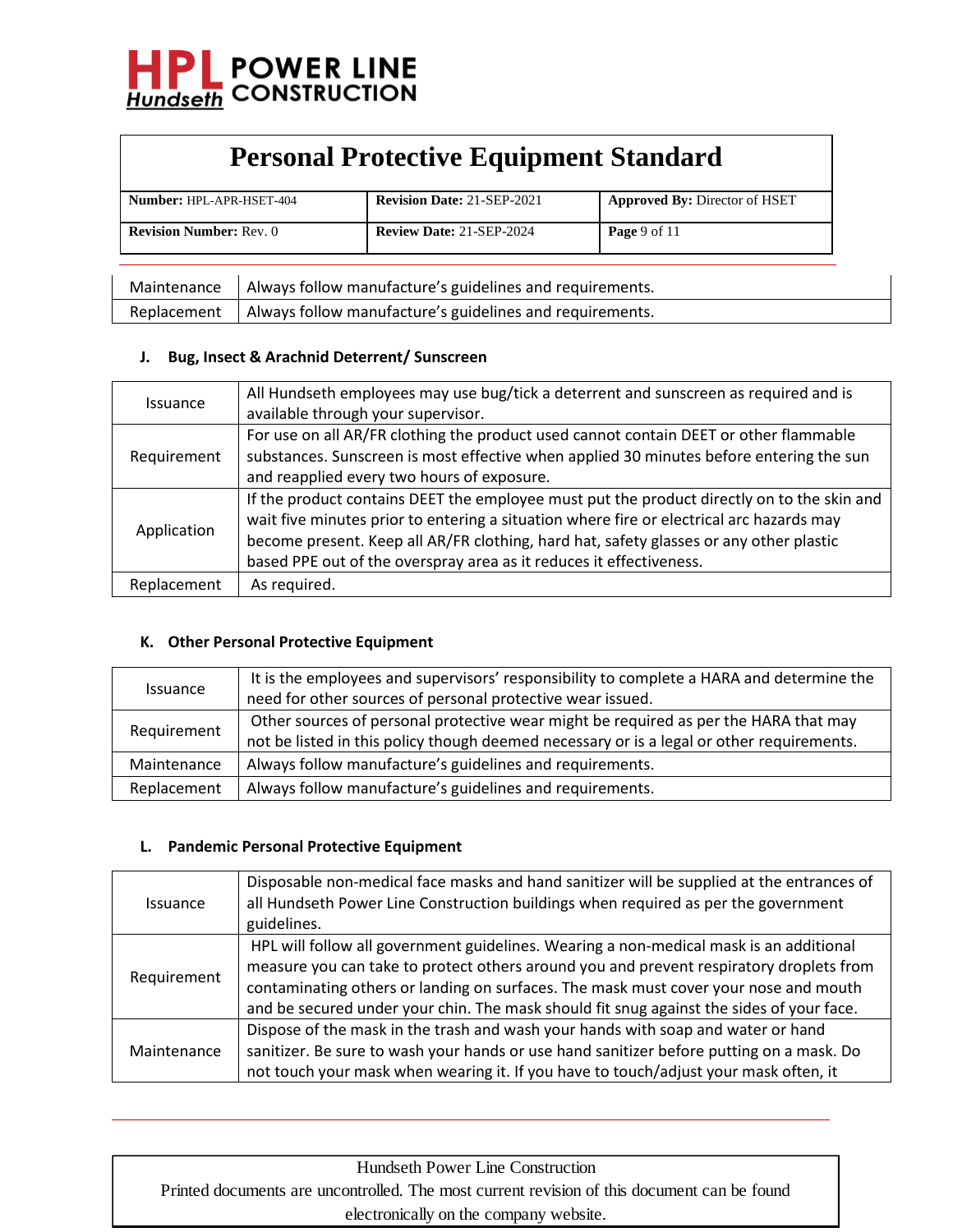

| <b>Personal Protective Equipment Standard</b> |  |                                              |                                                                                          |  |  |  |
|-----------------------------------------------|--|----------------------------------------------|------------------------------------------------------------------------------------------|--|--|--|
| Number: HPL-APR-HSET-404                      |  | <b>Revision Date: 21-SEP-2021</b>            | <b>Approved By: Director of HSET</b>                                                     |  |  |  |
| <b>Revision Number: Rev. 0</b>                |  | <b>Review Date: 21-SEP-2024</b>              | Page 10 of $11$                                                                          |  |  |  |
|                                               |  | Store any unused masks in a dry, clean area. | doesn't fit you properly, and you may need to find a different mask or make adjustments. |  |  |  |

## Replacement | Replace your mask after each use or wash your personal reusable ones.

#### **Legal and Other Requirements**

The personal protective equipment issued by Hundseth Power Line Construction and used by our employees and contractors shall ensure that they are approved by a named agency has the seal, stamp, logo or similar identifying mark of the agency indicating that approval.

#### **Training**

All employees will be trained on the use of the required personal protective equipment (ppe) in their orientation. All training on specialized ppe will be conducted as required by the HARA, regulations and the manufacturer requirements.

#### **Process for Obtaining Personal Protective Equipment**

All employees will receive a selection of the items listed above based on season and job task during their orientation. After the employee's probation period is complete, the reminder of the items will be allocated based on season and job task.

To obtain re-issued ppe:

Step 1: Notify your supervisor of what you require and hand in your old item you are requesting.

*Note: If you have lost or your item was stolen, you must complete an Incident Report form in eCompliance on HPL-FOR-HSET-504 first prior to notifying your supervisor.*

Step 2: Your supervisor will complete a PPE Request form – HPL-FOR-TF-528 PPE Request Form and submit it to their manager for approval.

Step 4: Your Manager will approve the form and send it to the HPL Stores email(s):

Regina[: reginastores@hundseth.ca](mailto:reginastores@hundseth.ca)

Saskatoon[: saskatoonstores@hundseth.ca](mailto:saskatoonstores@hundseth.ca)

Step 5: HPL stores will provide you with the approved, requested PPE and document it in eCompliance on HPL-FOR-TF-529 PPE tracking form. Please allow sufficient enough notice to HPL stores to provide with the requested PPE.

Hundseth Power Line Construction